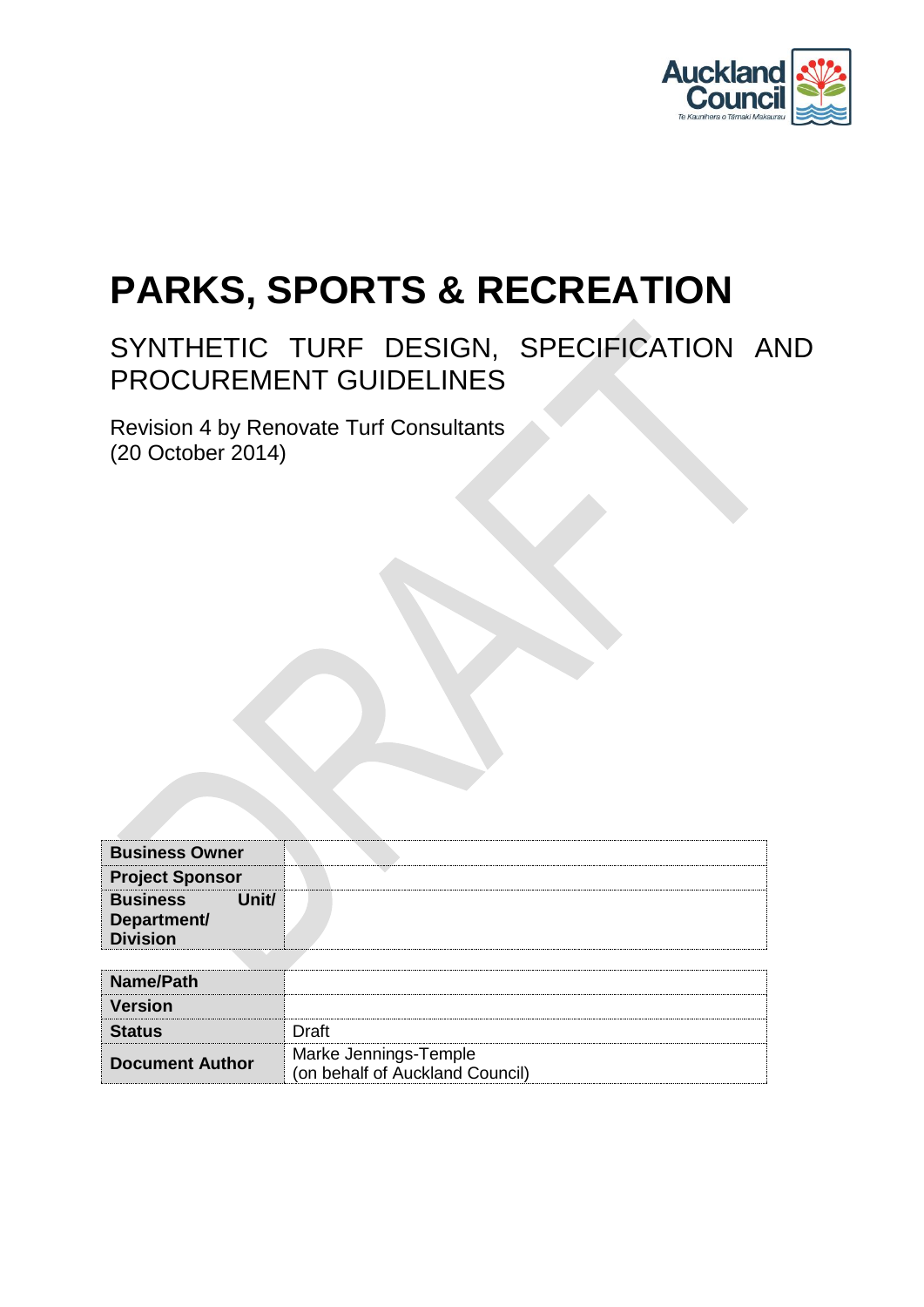## **Table of Contents**

| 1.0   |                                                         |  |
|-------|---------------------------------------------------------|--|
| 1.1   |                                                         |  |
| 1.2   |                                                         |  |
| 2.0   |                                                         |  |
| 2.1   |                                                         |  |
| 2.2   |                                                         |  |
|       |                                                         |  |
| 2.3.1 |                                                         |  |
| 2.3.2 |                                                         |  |
| 2.3.3 |                                                         |  |
| 2.3.4 |                                                         |  |
| 2.3.5 |                                                         |  |
| 2.4   |                                                         |  |
| 2.5   |                                                         |  |
| 2.5.1 |                                                         |  |
| 2.5.2 |                                                         |  |
| 2.5.3 |                                                         |  |
| 2.6   |                                                         |  |
| 2.6.1 |                                                         |  |
| 2.6.2 |                                                         |  |
|       |                                                         |  |
| 2.7.1 |                                                         |  |
| 2.7.2 |                                                         |  |
| 2.7.3 |                                                         |  |
| 2.7.4 |                                                         |  |
| 2.7.5 |                                                         |  |
|       |                                                         |  |
| 2.8.1 |                                                         |  |
| 2.8.2 |                                                         |  |
| 2.8.3 |                                                         |  |
| 2.8.4 |                                                         |  |
| 2.8.5 |                                                         |  |
| 2.8.6 |                                                         |  |
| 3.0   |                                                         |  |
| 3.1   |                                                         |  |
| 3.2   |                                                         |  |
| 3.3   |                                                         |  |
| 3.4   | Shockpad                                                |  |
| 3.5   |                                                         |  |
| 3.5.1 |                                                         |  |
| 3.5.2 |                                                         |  |
| 3.6   | Backing Compound, Backing Material and Product Gauge 15 |  |
| 3.6.1 |                                                         |  |
| 3.6.2 |                                                         |  |
| 3.6.3 |                                                         |  |
| 3.7   |                                                         |  |
| 3.8   |                                                         |  |
|       |                                                         |  |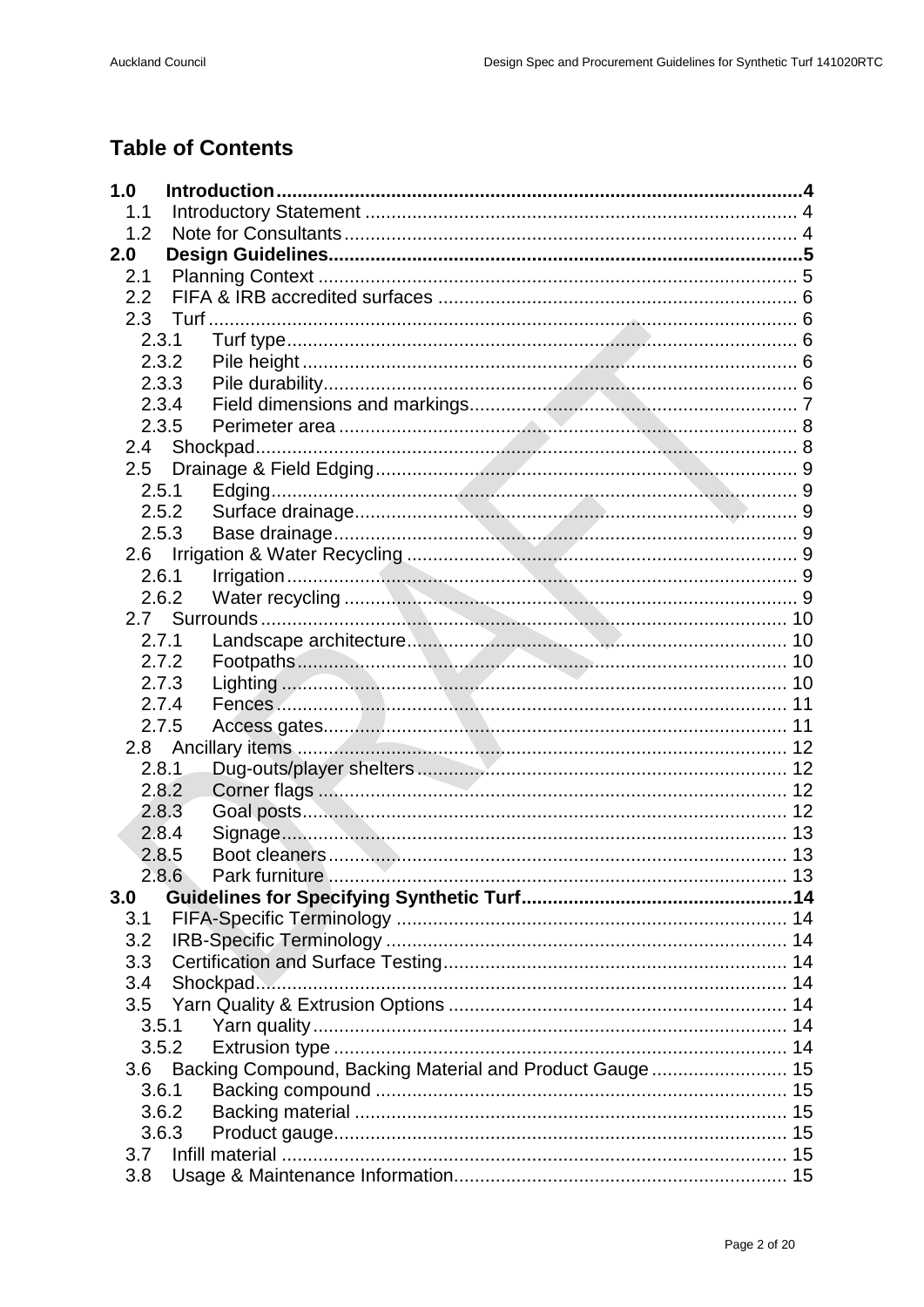| Appendix 2: One option for locating the spectator fence within a raised kerb  17 |  |
|----------------------------------------------------------------------------------|--|
|                                                                                  |  |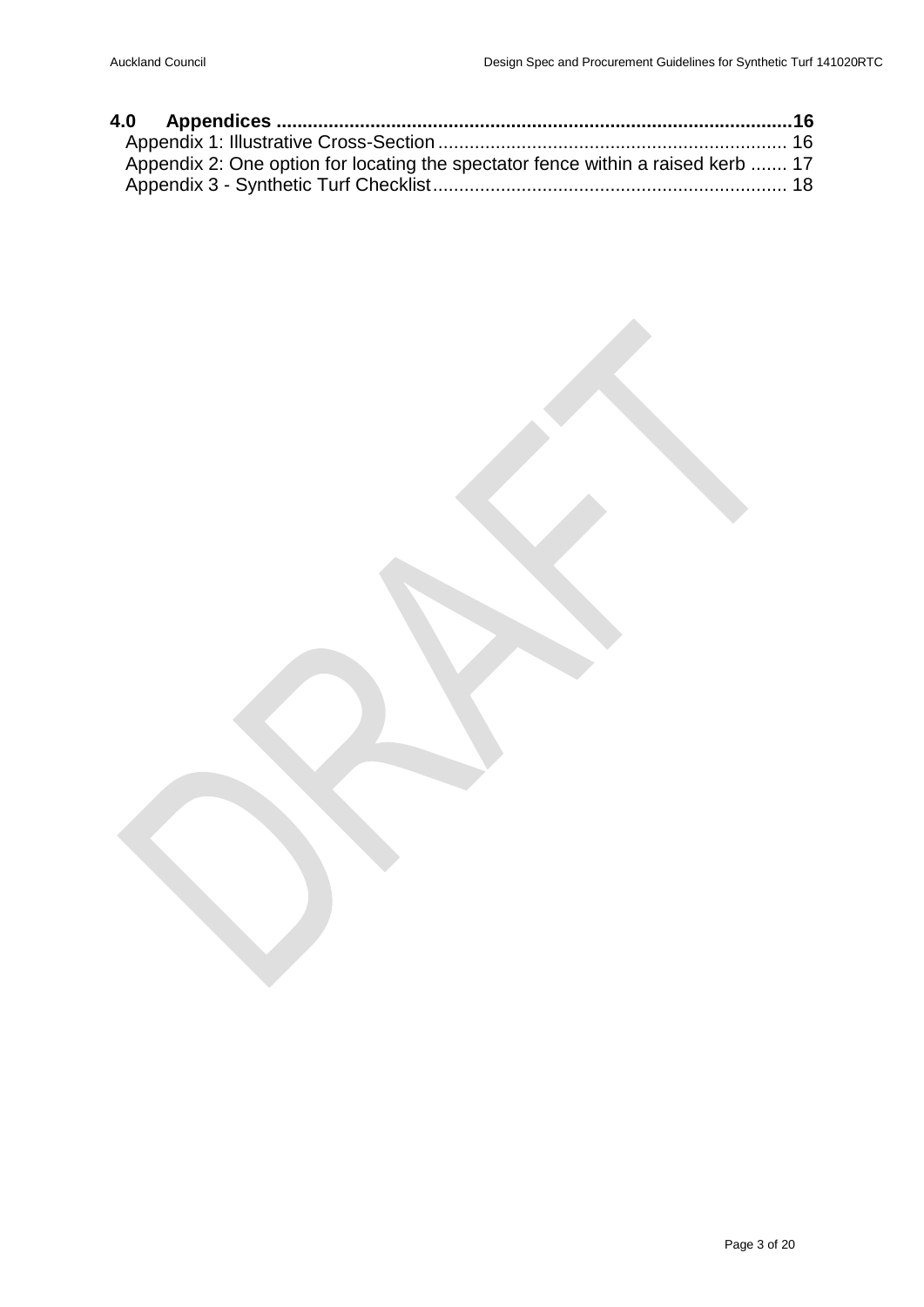## <span id="page-3-0"></span>**1.0 Introduction**

#### <span id="page-3-1"></span>**1.1 Introductory Statement**

As Auckland Council invests in synthetic turf to meet sports field capacity targets, as determined by the Sports Field Capacity Development (SFCD) programme, there is a need to ensure a consistent approach to the design of synthetic turf, such that the minimum requirements of Auckland Council are met.

In particular, is the need to ensure surfaces are fit for purpose for at least the warranty period and preferably much longer and are therefore designed, specified and installed such that the maximum possible lifespan can be achieved. In addition, Council is aware of the myriad of options available on the market and has invested considerable time to understand how each of the components of synthetic work together to create a system and then determine which of those components to specify or convey preferences for.

This document has a number of key purposes:

- 1. To provide the basis for a consistent approach when designing and specifying synthetic turf projects in the Auckland region.
- 2. To indicate to professional service suppliers the preferred approach for the turf, surrounds and ancillary components, although we acknowledge that site conditions, field layout and overall configuration may require any number of deviations from the details set out in Section 2.
- 3. To inform professional service suppliers prior to tendering for professional service contracts of the level of detail and knowledge already held within council to ensure that pricing does not include unnecessary fact-finding and investigation work.
- 4. To speed up the concept design process.
- 5. To ensure that procurement documents include specific information that must be submitted by the synthetic turf suppliers and in doing so they understand and agree to the extent of use, type of use and maintenance these council-owned surfaces will be subject to. See the Checklist in Appendix 3.

#### <span id="page-3-2"></span>**1.2 Note for Consultants**

The aim of this document is to help professional service tenderers understand Council's requirements at the time of pricing for professional service contracts and then feed into the design, specification and procurement process once a professional service tender has been awarded.

It sets out Auckland Council's current requirements for synthetic turf fields, their immediate surrounds and preferences regarding ancillary items which should assist with the design process.

However, Auckland Council does not want this document to stifle innovation. We understand that the synthetic turf industry is fast-paced and evolves rapidly. As such, at any time during the design process, or via feedback from suppliers during the procurement process, Auckland Council and its professional service suppliers shall be receptive and adaptive to new technology and new approaches.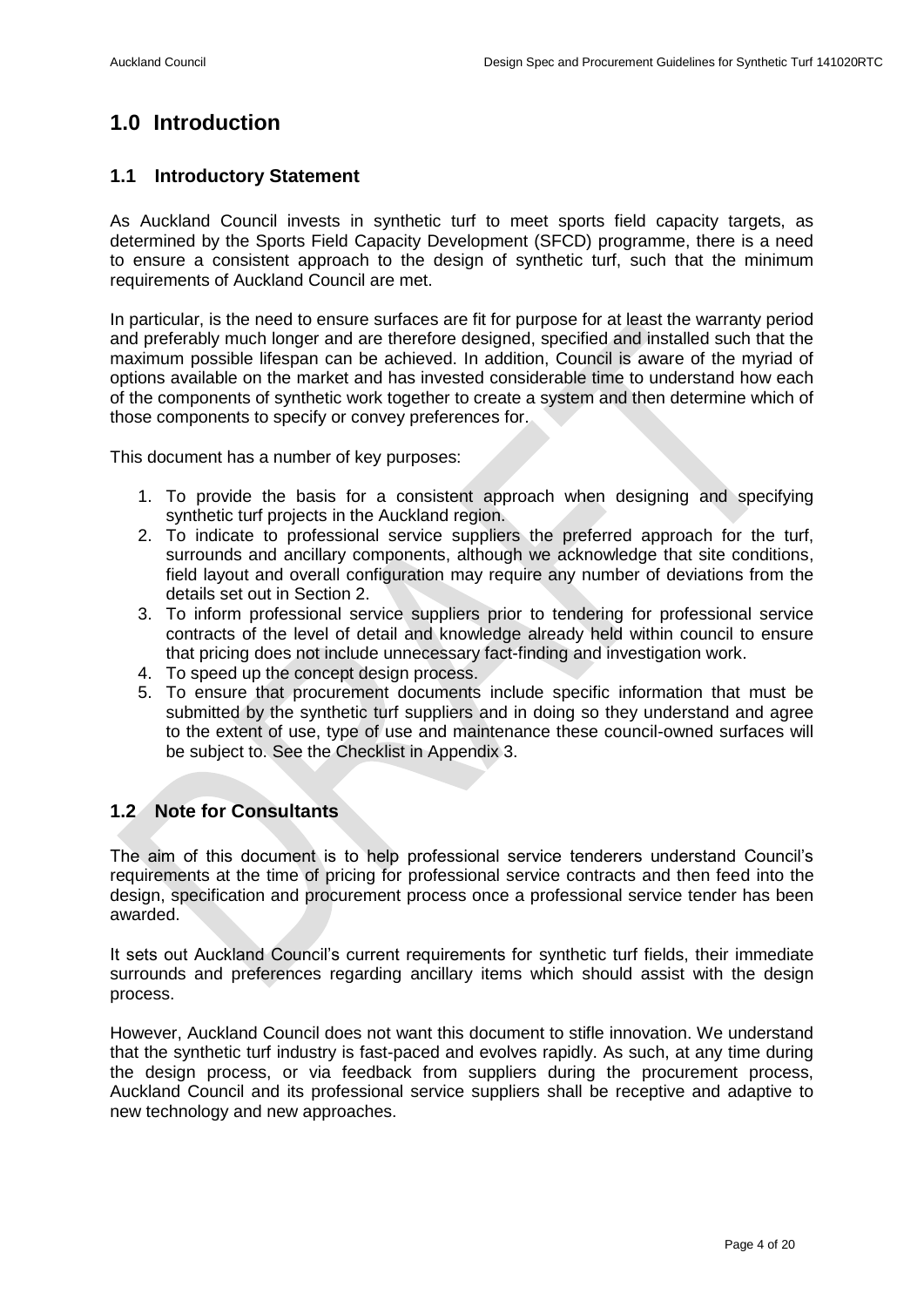## <span id="page-4-0"></span>**2.0 Design Guidelines**

This section outlines preferences for specific items that shall need to be considered and/or included in the design process and provides some information on Auckland Council's preferences. Consultants are to ensure that the design requirements detailed in this section are incorporated into their design drawings and written specifications where relevant and practical.

#### <span id="page-4-1"></span>**2.1 Planning Context**

After considerable investigation into synthetic turf, this document is presented as a means to ensure that whichever design consultant is engaged to carry out professional services, the process of achieving a suitable design is accelerated and made more cost effective. To do this, a number of issues have to be ratified from the beginning by Council, such as:

- 1. Multi-use surfaces. The Sports Field Capacity Development programme will have already identified which sports are under-supplied and therefore which sporting code the development is intended for. As such, the likelihood is that most surfaces will be code-specific and this will be dictated in the Professional Services brief. However, where a site has been identified as being suitable for a multi-purpose field, the Professional Services brief will convey this. Multi-use fields shall need to be designed and constructed to satisfy IRB and FIFA Recommended 1 Star requirements.
- 2. FIFA Star rating. Auckland Council will specify all football-specific fields to be built to achieve FIFA Recommended 2 Star certification immediately after construction (allowing for the 3 months grace offered by FIFA). As such, tendered products must have successfully passed the FIFA Quality Concept Laboratory Test Procedure to FIFA 2 Star standards.
- 3. In addition, the tendered products must also have passed extended wear tests (at least 80,000 cycles on a standard Lisport machine) carried out by an independent laboratory. The report must demonstrate only minimal fibre flattening, cracking and splitting after 80,000 cycles using photographs and comments from the laboratory assessor.
- 4. After construction, Auckland Council may maintain fields at FIFA Recommended 2 Star status (via annual certification tests) or reduce certification to FIFA Recommended 1 Star status with certification every 4 years. This will be at the discretion of Council.
- 5. Key Deliverables. Professional service suppliers are expected to take a holistic view of the synthetic turf surface and accommodate a wide range of ancillary factors when designing the fields. The following outcomes are expected during the Concept Design phase, in addition to the typical engineering requirements:
	- a. A 'Circulation Plan' showing pedestrian movement around the proposed field and onto and off the surface at changeover times to ensure there are sufficient player access gates and their positioning has been thought through. This plan should also show areas where footpaths may double as vehicle access routes and will therefore need reinforcement.
	- b. A 'Lighting and Light Spill Plan' needs to be presented that shows field floodlighting levels, spill and pedestrian lighting positions and spill. Lighting control mechanisms must be in place with sensors/switches for both systems.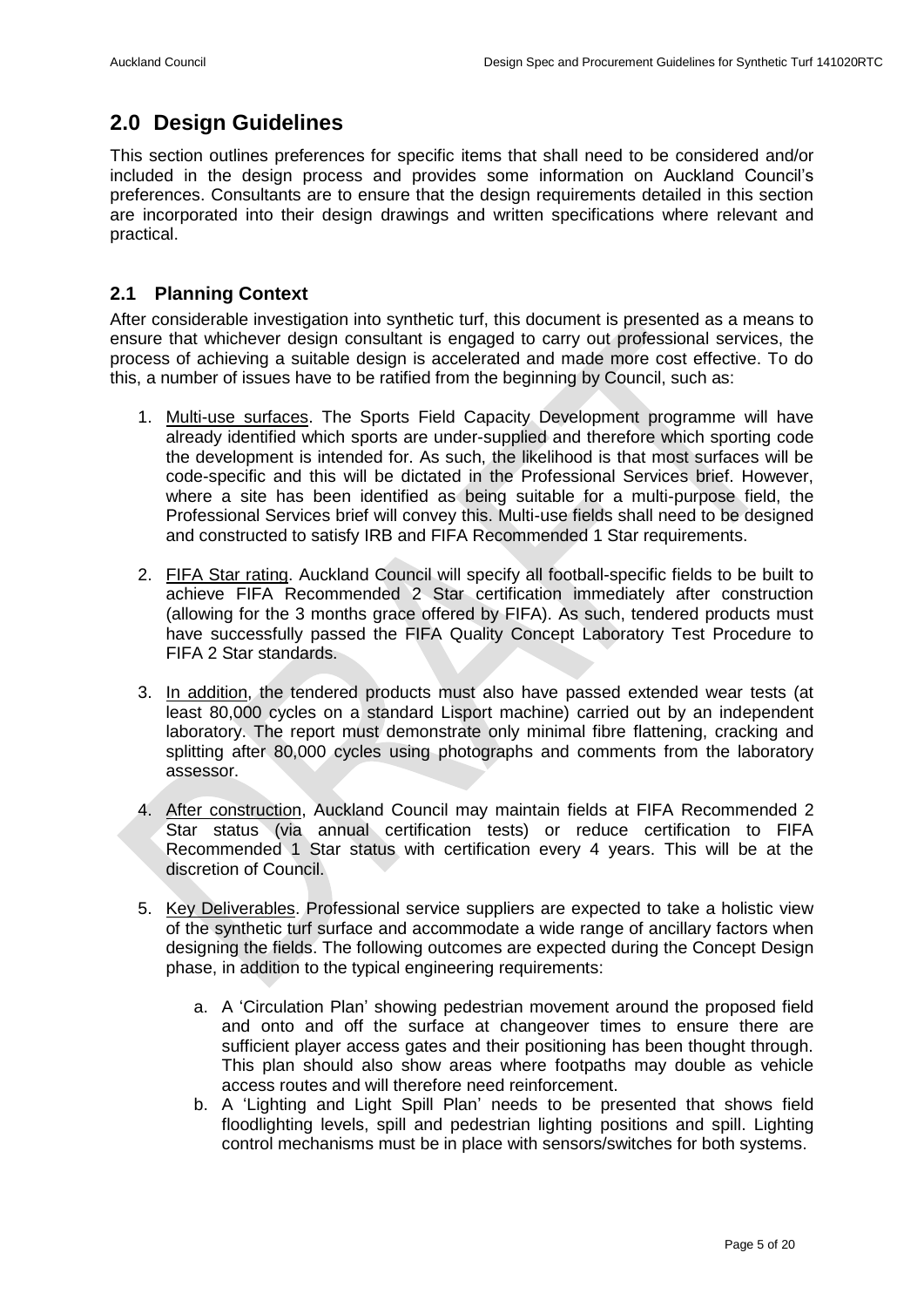- c. A 'Park Furniture, Signage and Planting Plan' is to indicate the location and number of rubbish bins, seats and supplementary planting and how this plan fits into the Circulation Plan to reduce litter and simplify maintenance.
- d. Concept Design plans should also consider how and where goal posts, moveable fences, barrier fences and other items shall be stored when not in use.

#### <span id="page-5-0"></span>**2.2 FIFA & IRB accredited surfaces**

All football-specific synthetic turf fields are to be designed and installed such that they can achieve FIFA 2 star certification immediately following construction.

All rugby-specific surfaces are to be installed to IRB Regulation 22 standards such that they achieve IRB certification immediately following installation.

All dual-use football and rugby surfaces are to be installed to IRB Regulation 22 standards such that they achieve IRB certification immediately following installation *and* FIFA 1 Star certification immediately following construction.

The cost of the initial field test by an accredited laboratory is to be included in the tendered construction fee.

Note to consultants: The initial field test is to be a specific item in the construction schedule.

#### <span id="page-5-1"></span>**2.3 Turf**

#### <span id="page-5-2"></span>**2.3.1 Turf type**

The anticipated usage of the turf and the proposed maintenance programme are to be advised and Tenderers are to bid only with surfaces they consider suitable for the location and usage scenario.

It is Auckland Council's intention to install the most durable product for long-term community use, suitable for formal and informal recreation where the field is not fenced. Therefore, some preferences shall need to be conveyed to assist Tenderers to bid with an appropriate system.

Field suppliers should be aware that the use of flat-soled shoes and metal sprigs cannot be ruled out entirely.

Turf is to be green in colour.

#### <span id="page-5-3"></span>**2.3.2 Pile height**

Auckland Council will accept pile heights no less than:

| <b>Football</b>  | Rugby/multi-use  |
|------------------|------------------|
| 40 <sub>mm</sub> | 60 <sub>mm</sub> |

#### <span id="page-5-4"></span>**2.3.3 Pile durability**

Along with player safety, the durability of the total turf product is important for achieving ratepayer value and system longevity. While product warranties extend for only 7-8 years, we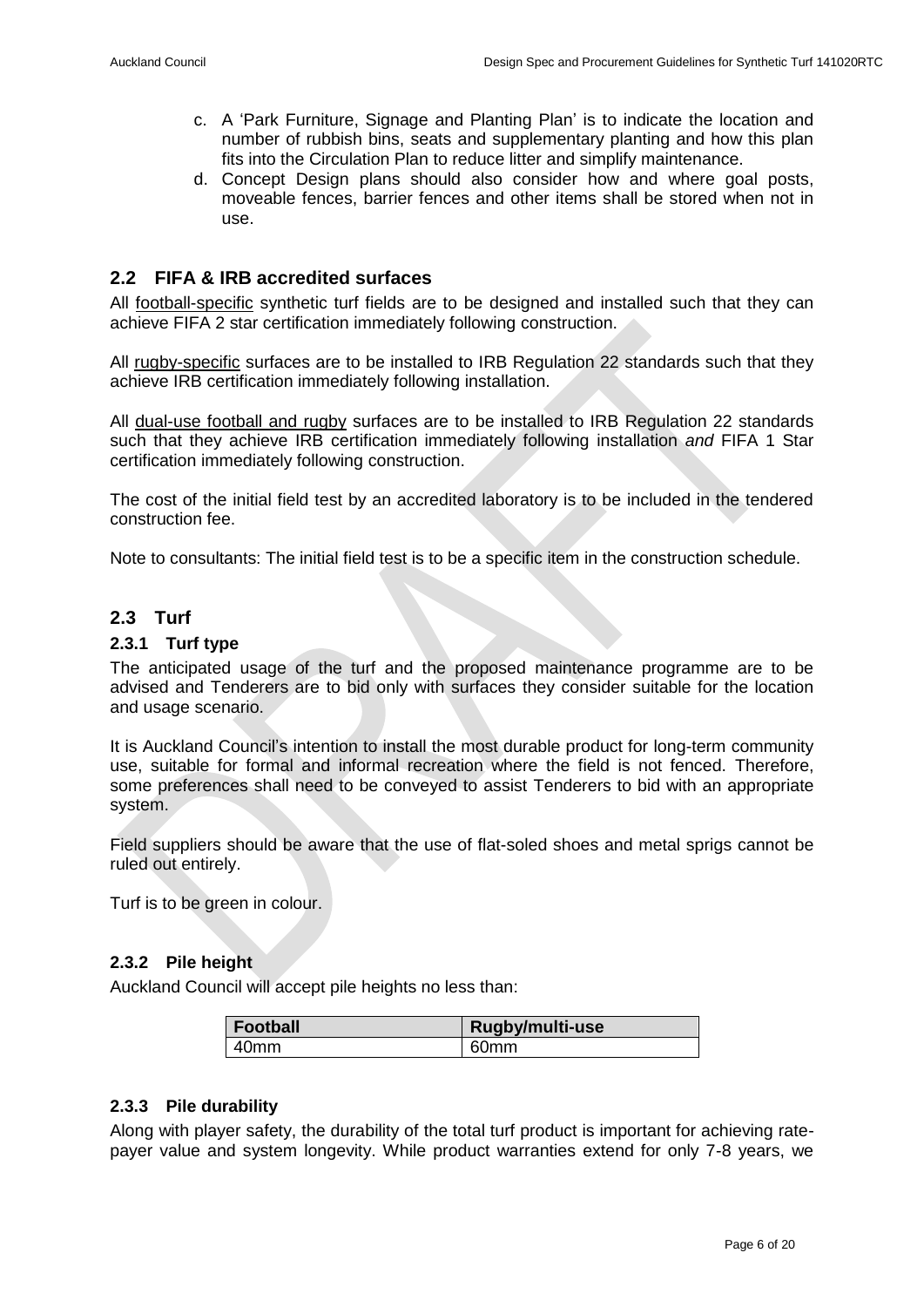consider that it is possible with appropriate initial product selection and sufficient maintenance to extend the life of the turf longer.

Therefore, Auckland Council is requesting that all turf products tendered for its projects have undergone Lisport testing (on a standard Lisport machine) to at least 80,000 cycles and that following the 80,000 cycles (or more) the turf products have not flattened, cracked or split excessively as evidenced in an independent laboratory test report, which is to be supplied.

#### <span id="page-6-0"></span>**2.3.4 Field dimensions and markings**

Field markings are to be included such that they meet the requirements of New Zealand Football and the New Zealand Rugby Football Union as stipulated in the Laws of the Game:

#### Football

 Law 1 of the FIFA Laws of the Game stipulates field dimensions for football. However, liaison with Auckland Football has indicated the following pitch size preferences:

| <b>Pitch size</b> | Min $(m)$      | Max(m)          |
|-------------------|----------------|-----------------|
| Full              | $90 \times 60$ | $110 \times 70$ |
| Half              | 60 x 45        | 70 x 55         |
| Quarter           | 45 x 30        | 55 x 35         |
| Eighth            | $30 \times 20$ | $35 \times 27$  |

- Line width shall not exceed 120mm at any point. Line width shall be consistent on the field and shall not vary by 10mm from the specified width anywhere on the field of play.
- Technical area dimensions are presented in the FIFA Laws of the Game document (but are not subject to a specific Law). It states that the technical area extends 1m either side of the designated seated area and extends forward up to a distance of 1m from the touch line (see FIFA Rules of the Game, 2013, pg. 57).

#### **Rugby**

 Law 1.2 of the IRB Laws of the Game stipulates field dimensions for rugby as follows (note that ARU and ARL may prefer/permit slightly different dimensions):

| <b>Pitch aspect</b> | Min(m) | Max(m) |
|---------------------|--------|--------|
| Length              | 94     | 100    |
| Width               | 68     |        |
| In-goal             | 6      | ົ      |

 Line width shall not exceed 12cm at any point. Line width shall be consistent on the field and shall not vary by 10mm from the specified width anywhere within the playing area.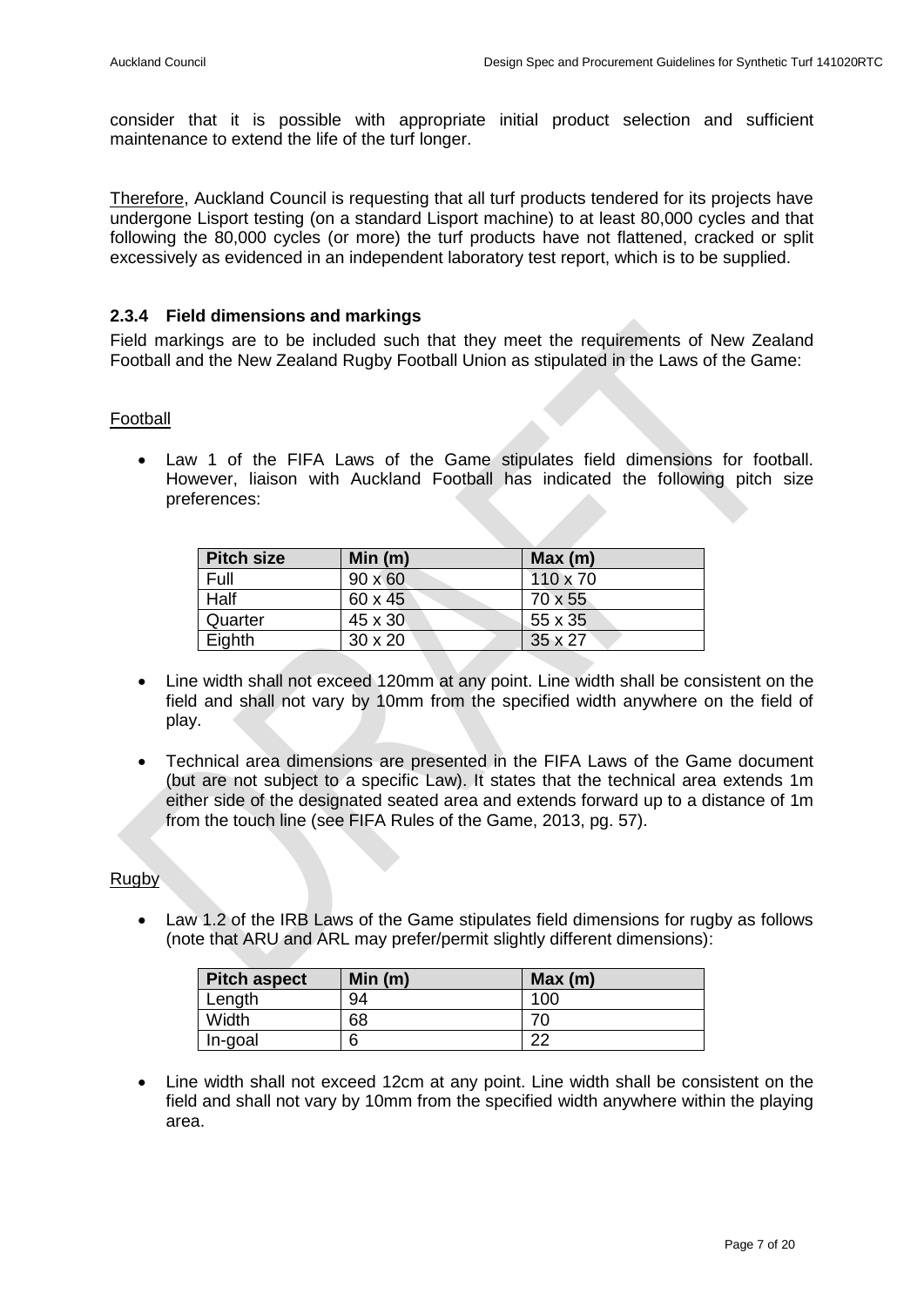#### **General**

Primary field markings are to be white. Where fields are intentionally multi-use, all secondary field markings are to be yellow or as agreed with Auckland Council. If secondary line markings are not installed permanently, 'flecks' are to be installed into the turf to aide marking out temporary lines.

It is a general preference that training areas are installed with line markings. Where the training area is part of a football complex, a full sized goal, six-yard box and penalty spot is to be installed for goal keeper warm-ups and penalty taking practice.

Final agreement on all training area and warm-up area markings shall be made in conjunction with Council and stakeholder representatives. During the design phase, consultants need to consider the orientation of fields and the proximity to local properties to optimise fence height and minimise the likelihood of neighbour annoyance.

#### <span id="page-7-0"></span>**2.3.5 Perimeter area**

Perimeter dimensions are to be included as follows:

| Code     | Ends $(m)$ | Sides (m) |
|----------|------------|-----------|
| Football | ⌒          | τכ        |
| Rugby    | 5+         | ა+        |

Note that Auckland Football has explicitly requested the minimum boundary dimension of 3m must be achieved, even if it results in a smaller playing field area. Any proposed deviations from this must be agreed by all parties and only in instances where there is strong reason to do so.

The safety perimeter applies from the edge of the field of play (FIFA) or playing area (IRB) to any hard surface or fixed item (i.e. fences, lightpoles, concrete edging, player shelters etc.) unless specifically agreed with Auckland Council and its stakeholders.

The safety perimeter must be designed and built to the same standard and specification as the main playing field. Auckland Rugby Union may accept smaller safety margins where 5m is impractical.

#### <span id="page-7-1"></span>**2.4 Shockpad**

Shockpads may or may not be installed depending on the system being tendered. Where installed, the shockpad must be of sufficient quality that it will not fail prematurely nor should it be the sole cause of an inability to achieve re-certification, even in high wear areas, during the warranty period. All proposed systems (with or without a shockpad) must be proven with appropriate certification and re-certification, specific to the intended sport (i.e. FIFA or IRB). Systems that do not include a shockpad must be able to be maintained using typical machinery and practices in use throughout the region. The Auckland Council Regional Maintenance plan is to be included with tenders and tenderers are to acknowledge the receipt of this plan and confirm it to be adequate. If not, tenderers are to supply a priced alternative schedule (see Checklist for more details).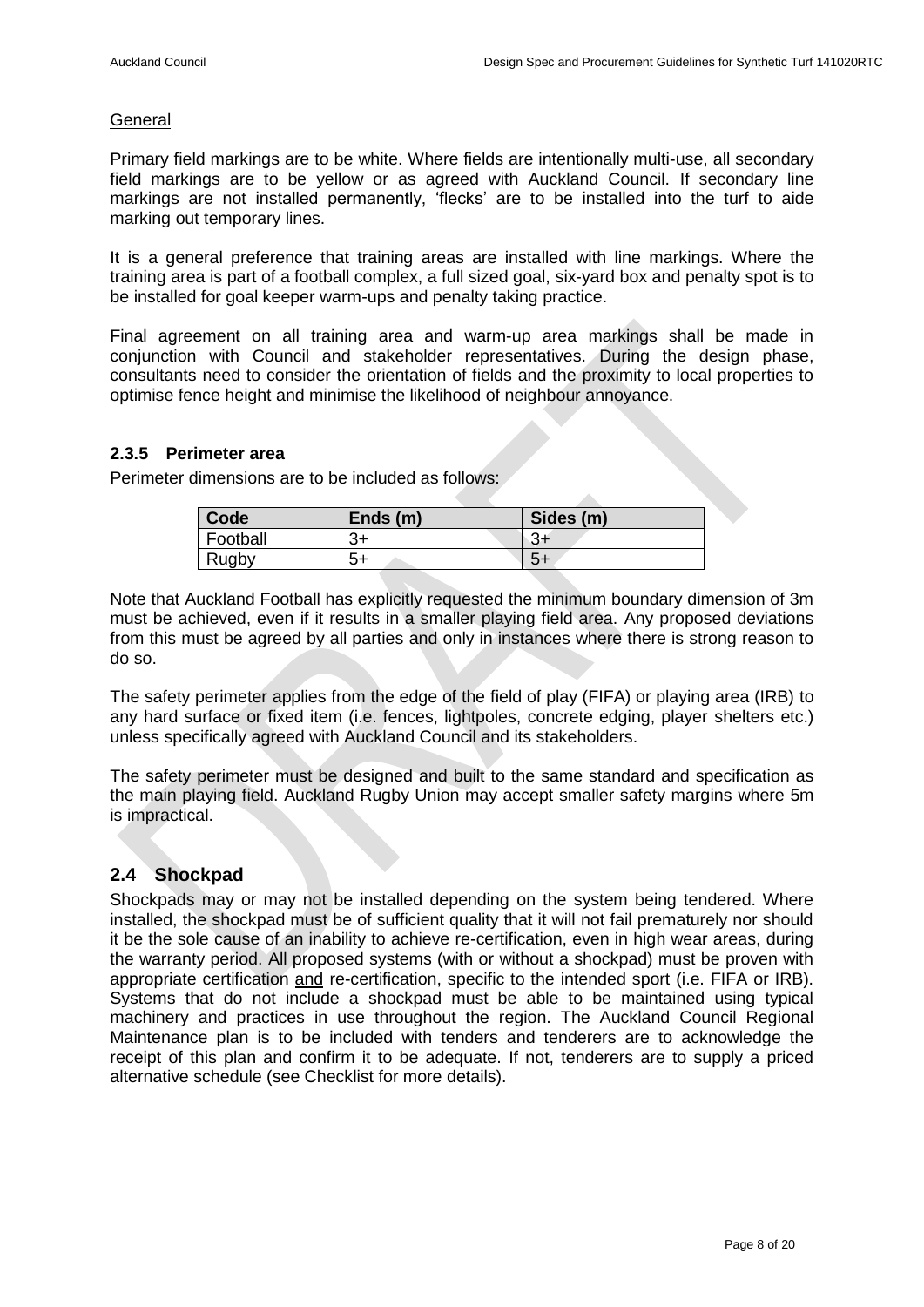#### <span id="page-8-0"></span>**2.5 Drainage & Field Edging**

#### <span id="page-8-1"></span>**2.5.1 Edging**

All synthetic turf fields are to be located within a raised, kerbed field edge that shall also incorporate the 1.2m spectator fence in its construction. The kerbing shall be shaped such that the player shelters are located within the raised kerbing, (i.e. at pitch level), with the spectator fence installed around the back of the shelter or butted up and connecting to the ends & back of the shelter.

Kerbing shall be sufficiently high that any crumb rubber that is moved under heavy rainfall conditions is retained within the playing field area (50mm is considered adequate).

Consultants should note that the 1.2m high spectator fence is to be measured from the pedestrian footpath, as shown in the illustration in Appendix 1. See Appendix 2 for an example of this type of installation.

#### <span id="page-8-2"></span>**2.5.2 Surface drainage**

Where surface drainage is installed to intercept overland flow from the field under large rain events, water is to pass through accessible catchpits prior to connecting to the field drainage and/or principal stormwater. Those catchpits must feature enviro-pods (or similar) to prevent the movement of crumb-rubber into the drainage infrastructure and off-site.

Where banks extend down towards the field, a swale is to be formed between the base of the bank and the footpath such that overland flow from the bank can be intercepted and then directed into the drainage system. Where practical, drainage from the footpath and bank can be captured in the same swale.

Where appropriate, Council will expect professional services suppliers to make sustainable design recommendations, such as through the use of rain gardens.

See Section 2.7.2 for footpath recommendations.

#### <span id="page-8-3"></span>**2.5.3 Base drainage**

The base is to drain into a series of lateral drains which outlet via a main collector drain (or drains) to the local stormwater infrastructure. Auckland Council would prefer round-pipe to be used for ease of inspection and cleaning after installation however flat pipe may be required due to its crush strength.

#### <span id="page-8-4"></span>**2.6 Irrigation & Water Recycling**

#### <span id="page-8-5"></span>**2.6.1 Irrigation**

Synthetic turf fields do not require automated pop-up sprinkler systems or a system of cannons around the surface. However, designers should incorporate water supply into the design sufficient for serving hand-hoses for flushing the surface after cleaning localised spills and stains and supplying drinking fountains around the turf area. A hydrant system for operating travelling irrigators capable of flushing the entire surface may also be required and if so, will be included in the professional service brief.

#### <span id="page-8-6"></span>**2.6.2 Water recycling**

Currently, Auckland Council is not pursuing water recycling at synthetic turf sites. However, this may change and designers should seek guidance on this on a case-by-case basis.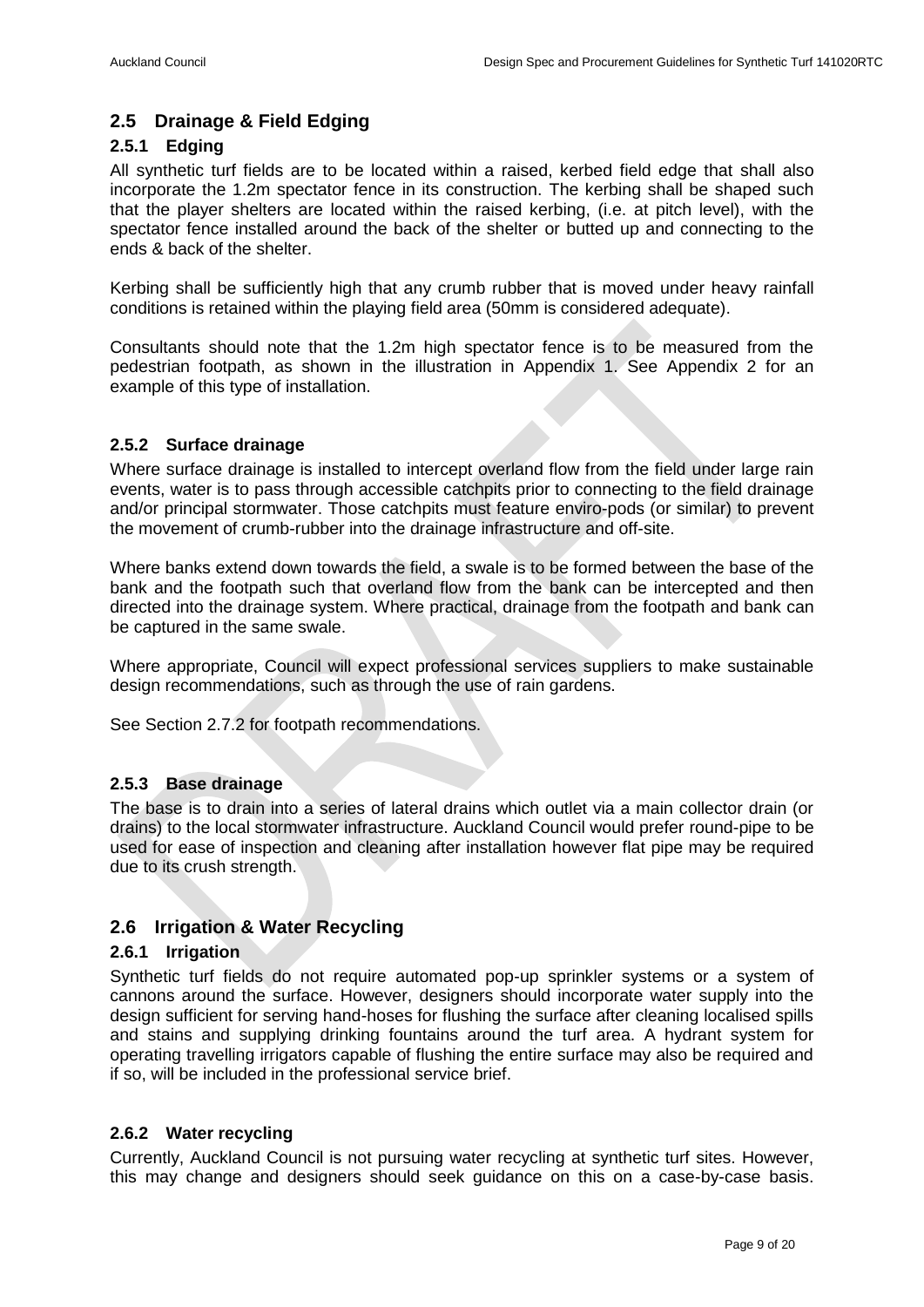Where water recycling is required, professional service briefs for design shall clearly state this requirement.

#### <span id="page-9-0"></span>**2.7 Surrounds**

#### <span id="page-9-1"></span>**2.7.1 Landscape architecture**

Every effort should be made to integrate synthetic turf sports fields into the park environment in an aesthetically pleasing way. Designers are expected to engage a landscape architect (internal or external to the lead consultants company) and consult with the PSR Design Team.

#### <span id="page-9-2"></span>**2.7.2 Footpaths**

Where possible, footpaths associated with a synthetic turf surface shall be designed with the following considerations:

- Footpath width shall be a minimum of two metres, unless the paths incorporate the lightpoles; in which case they are to be a minimum of three metres wide.
- Footpaths are to fall away from the turf surface where possible (approx, grade 2%).
- Footpaths are to slope away from the turf into nearby soil areas and surface water is to be channelled into catchpits via swale drains systems adjacent to the footpath.
- Where footpaths are not able to slope away from the field, ACO drains (or similar enclosed drainage channels) are to be located on the low side of the footpath adjacent to the kerbing and raised area that contains the spectator fence. This is not the preferred approach and should only be followed if site constraints dictate it. A dish channel such as that installed at Michaels Avenue Reserve is not acceptable for future designs.
- Footpaths are to extend around the entire perimeter of the surface.
- Where practical, footpaths around the turf are to be kept separate from other footpaths that may be used by park users to travel through the park.
- Black oxide concrete additive at 5% is recommended to remove initial glare. Other additives such as shell and pebbles can be considered on a case-by-case basis. Concrete can be of the 'exposed aggregate' type but exposure should be limited to simplify footpath sweeping.
- Footpaths between the turf surface and the carpark and changing rooms shall be carefully positioned and shaped such that users of the synthetic turf do not have to travel over soil-based areas.
- All footpath sections that are also expected to carry vehicle traffic shall be appropriately designed with reinforcing materials such that vehicle traffic will not result in damage to the footpath.

#### <span id="page-9-3"></span>**2.7.3 Lighting**

All synthetic turf surfaces that feature floodlights are to be designed as per the document **Sports Field Lighting Guidelines**, available from Auckland Council and will have been issued with a Professional Services brief for synthetic turf sports field design.

Pedestrian floodlighting is also required to assist with movement of pedestrians off the park after the floodlights have been switched off. Pedestrian lighting is to be attached to the floodlight poles where possible or on separate poles if necessary. The Lighting Plan is to show these and their spill. Care should be taken to ensure that pedestrian lighting does not provide sufficient light to allow people to play on the fields after the main lights switch off.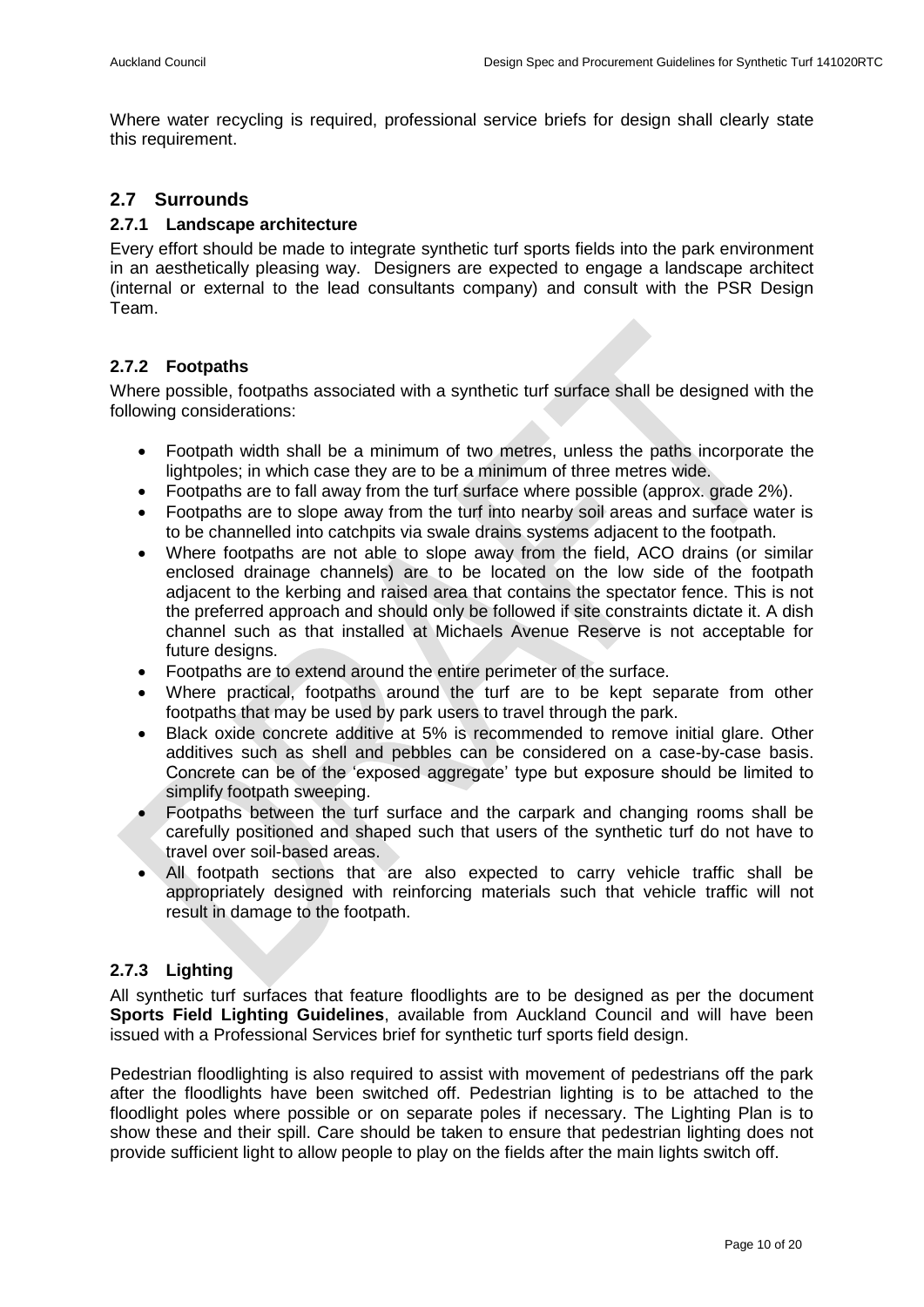The entire lighting system is to feature a series of switches and sensors to allow full control over the pedestrian lights and sports field flood lights.

#### <span id="page-10-0"></span>**2.7.4 Fences**

Unless specified otherwise in the project brief, all synthetic turf surfaces are to feature:

 1.2m high spectator fence around the perimeter of the field, installed in conjunction with the kerbed edging around the field. Spectator fence height shall be measured from the footpath side of the fence.

The following should also be noted:

- a) Secondary security fencing on the outside of the footpath with gates restricting general access is not generally necessary but will be considered on a case-by-case basis. The need for this will be articulated in the Professional Services brief. If required, secondary fencing shall be at least 2.4m high and feature key-coded/swipe card access gates for player and spectators.
- b) Higher fences are required at goal ends, possibly up to 6m at its highest point. Depending on site configuration, the consultant can determine if the best location of the high fence is as part of the spectator fence or on the outside of the pedestrian footpath.
- c) Where sites are located adjacent to roads and watercourses, fences shall be sufficiently high to limit the frequency of balls exiting the ground.

Typical fence details are to be as follows:

- Galvanised iron pipe construction.
- 50 NB 3.6 gauge corner and gate posts, 2.4m centre-to-centre.
- 40 NB 2.3 gauge iron pipe intermediate posts and all rails.
- 2.5 gauge galvanised panels, 50mm diamond pattern laced to posts and rails, including the intermediate rails.
- Fences can be coloured black although a galvanised finish is also acceptable.
- Fences to include straining wires to prevent the wire mesh from sagging over time.

#### <span id="page-10-1"></span>**2.7.5 Access gates**

The consultant is to produce a layout plan of the site showing field configurations and access gate positions.

#### Player and match official access

Access gates must be of sufficient number and suitably positioned to ensure ease of player access onto and off the field during busy times. Consideration should be given to access when different field configurations are in use – such as midget games on 1/8th fields. This detail must be captured in the Concept Design phase on the 'Circulation Plan' and signed-off by Auckland Council and stakeholder representatives.

Consultants should consider the number and position of access gates on club-room sides vs. non-clubroom sides of the field, the location of training areas and the likely method of ball retrieval by the goal keeper should balls go beyond the spectator and higher fencing.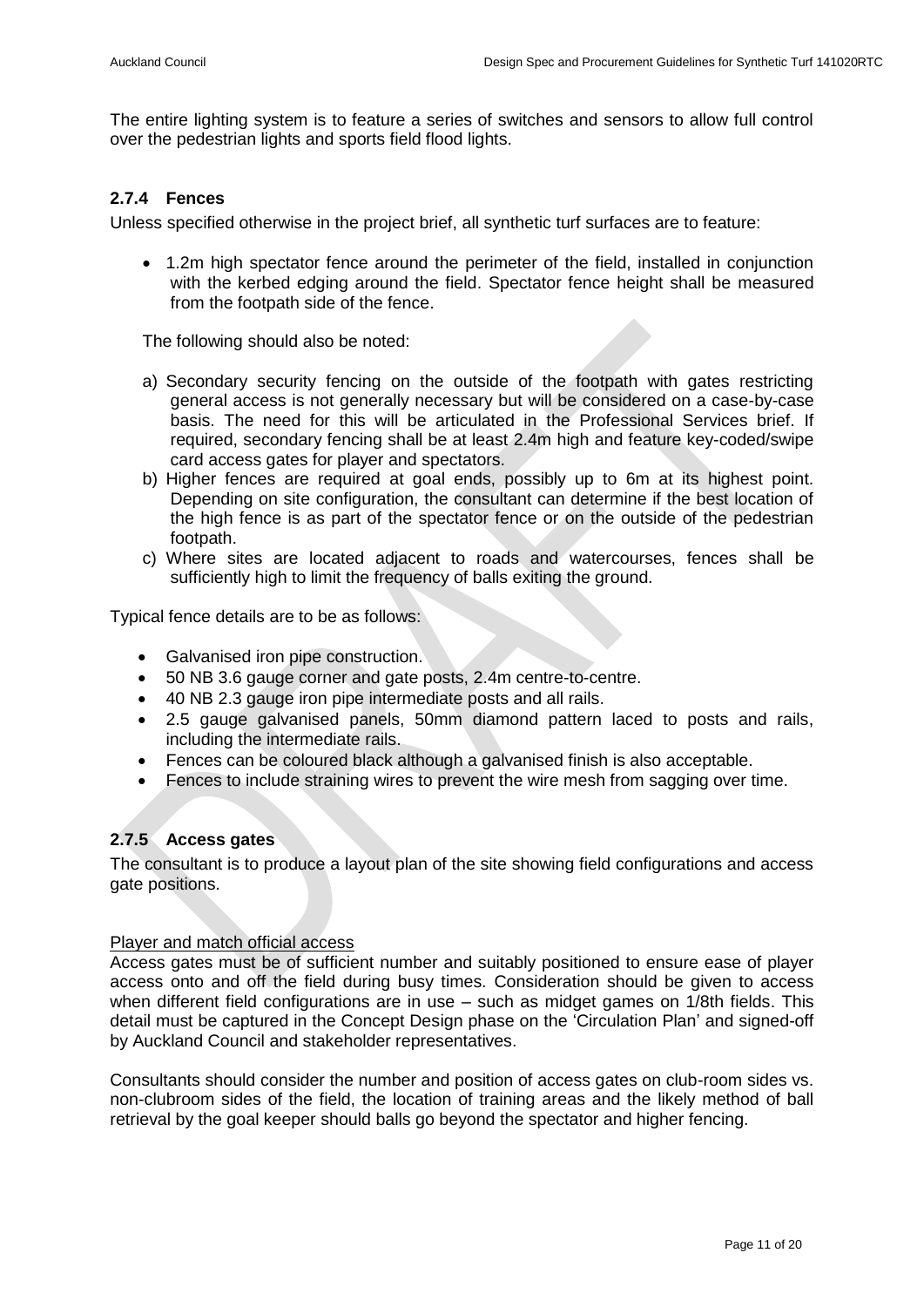Player and match official access gates are to be powder-coated yellow. Where there are two gates (i.e. through a security fence and the 1.2m spectator fence), both gates shall be powder coated yellow.

#### Turf maintenance & emergency access

Each field shall feature at least one double-gated access point for maintenance machinery and emergency access.

Gates need to be provided to allow for goal posts of various sizes to be moved on and off the fields as necessary.

Turf maintenance and emergency access gates are to be powder-coated red. Where there are two set of gates (i.e. through a security fence the 1.2m spectator fence), both sets shall be powder coated red.

#### General details

Typical gate details shall be as follows:

- Player and match official access gates shall be 1.0m wide, self-closing and open outwardly. They are to feature a latch closing mechanism and incorporate an ability to be padlocked shut.
- Turf maintenance and emergency access gates shall be 2 x 2.0m wide and feature spring-loaded jockey wheels to support the weight of the gate. They are to feature a mechanism for locking them closed.
- Gate posts shall be 50 N.B 3.6 gauge galvanised iron pipe powdercoated red or yellow.
- Gates shall be constructed using 40 NB, 2.3 gauge iron pipe.
- Panels shall be 2.5 gauge, 50mm diamond pattern laced to posts and rails.
- Powdercoating shall be as follows:
	- o Yellow: PPG PE549/2064 'YELLOW'.
	- o Red: PPG PE549/077 'FLAME'.
- Latches do not necessarily need to be powdercoated.

#### <span id="page-11-0"></span>**2.8 Ancillary items**

#### <span id="page-11-1"></span>**2.8.1 Dug-outs/player shelters**

Dugouts of at least 5m in length shall be allowed for in the design, set back from the field edge such that minimum safety margins are maintained.

Auckland Council will nominate a local manufacturer or preferred supplier for dug-out supply.

#### <span id="page-11-2"></span>**2.8.2 Corner flags**

Corner and half-way line flags are to feature poles with a thin spike welded to the bottom of the pole. The turf is to feature a metal sleeve in the base into which the spike is located. Even if the metal sleeve fills with crumb rubber, this system has been shown to be effective. Alternative designs may be presented.

#### <span id="page-11-3"></span>**2.8.3 Goal posts**

Football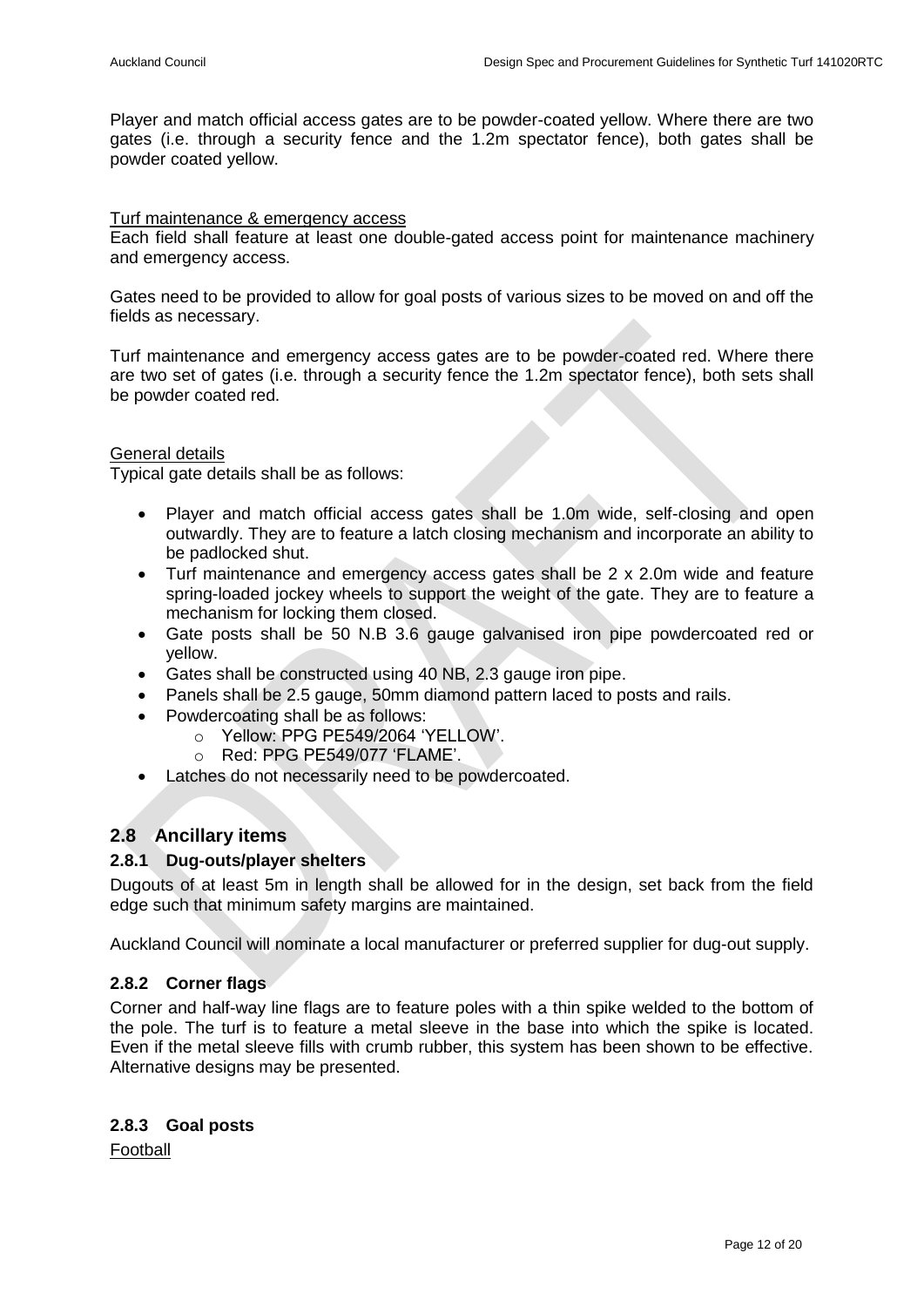Auckland Council prefers the goal post system in use at Seddon Fields that features a large roller along the back edge of the goal post to spread the weight of the goal posts and prevent toppling. These were manufactured by Pauling Engineering: contact Roger Pauling on 0274 719 466. Free standing goal posts should be designed and constructed to meet BS8462- 2005 for deformation of crossbar and BS 8462-2009 for topple-resistance.

Preference is given to the type without a jockey wheel on each side or in each corner as the jockey wheel creates a point load on the surface than can displace infill and makes potential theft of the goal posts easier.

Goal posts are to feature a system of simple net attachment and removal.

#### **Rugby**

Rugby posts shall be 7m high and built to IRB specifications. Lightweight construction (i.e. fibreglass) is the preferred material.

Turf surfaces are to feature in-ground sleeves covered with purpose made covers that feature turf adhered to the cover when not in use.

#### <span id="page-12-0"></span>**2.8.4 Signage**

Auckland Council shall provide safety and/or information signage for installation at the turf surface. The consultant is to liaise with the communications department at Auckland Council who will provide sign specs.

Signage is to include:

- 1. A site plan or 'Way Finder' for installation at the site showing field configurations and access gate positions.
- 2. Access gate signs with lettering and numbering.
- 3. Rules signs for footwear types and general synthetic turf 'dos and don'ts'.
- 4. Note that fields designed for football use are not suitable for rugby matches or training and signage must advise users against playing rugby.

#### <span id="page-12-1"></span>**2.8.5 Boot cleaners**

Boot cleaners are to be located next to every access gate. They are to be positioned such that cleaning of the boots does not result in soil/dirt being flicked onto the turf surface or into a nearby drain.

#### <span id="page-12-2"></span>**2.8.6 Park furniture**

Professional service providers are to liaise with their Auckland Council Project Manager to identify specific preferences for rubbish bins, seating, drinking fountains and bike racks, in terms of requirements, designs and location.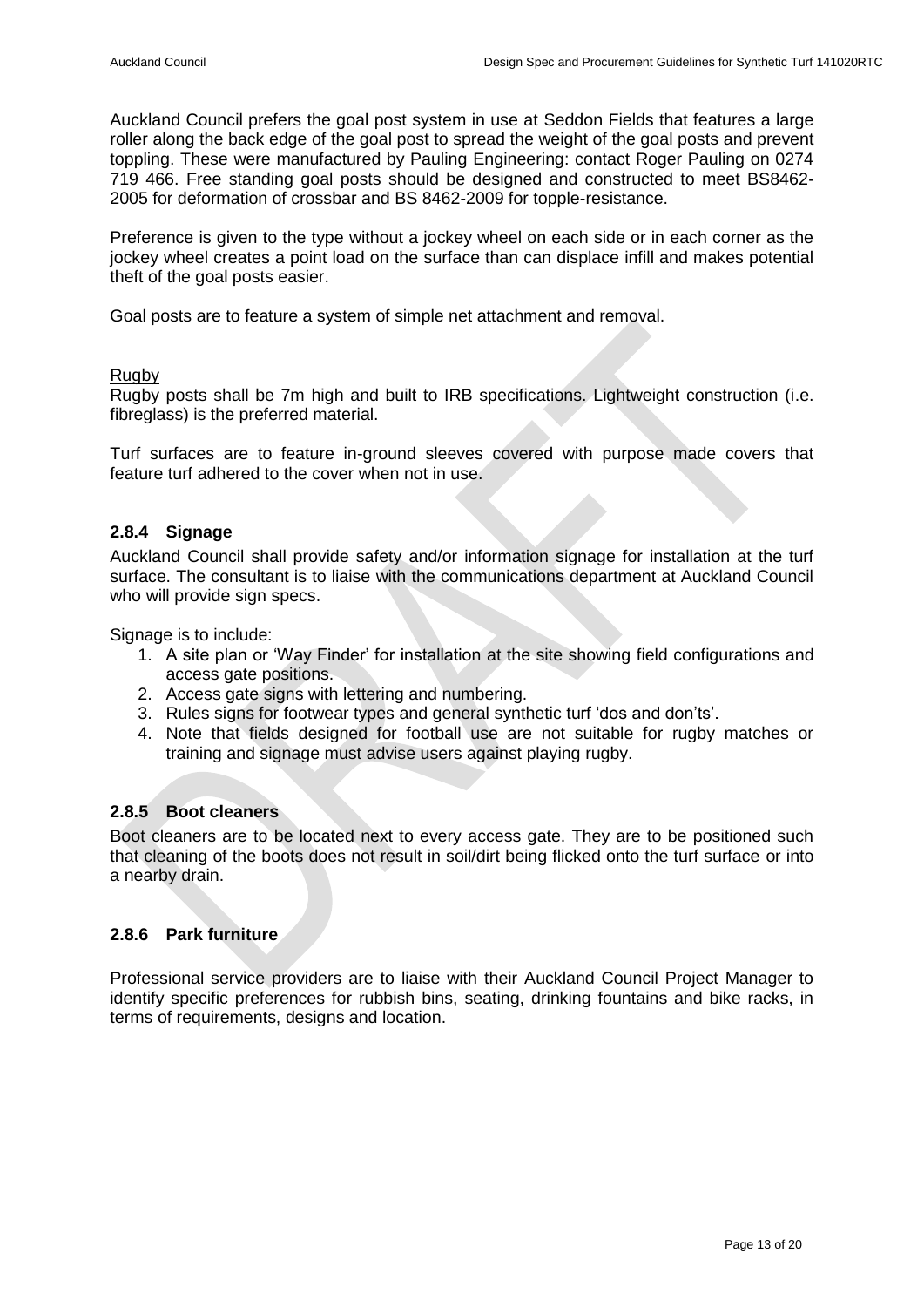### <span id="page-13-0"></span>**3.0 Guidelines for Specifying Synthetic Turf**

This section is to assist consultants to specify the synthetic turf component within the broader construction specification documents. It outlines preferred wording and terminology, to be used to ensure a suitable product or range of products is presented to Council by those tendering for the supply and installation of synthetic turf on Council projects.

#### <span id="page-13-1"></span>**3.1 FIFA-Specific Terminology**

Auckland Council will accept bids that include FIFA 2 Star surfaces from FIFA Preferred Producers and Licensees only, with evidence of successfully passing an extended standard Lisport test (80,000 cycles minimum).

#### <span id="page-13-2"></span>**3.2 IRB-Specific Terminology**

Auckland Council will accept bids for rugby surface from IRB Preferred Producers and other suppliers with a track record in installing rugby or football fields that have achieved IRB or FIFA certification.

Note to consultants: this has been recommended by the IRB directly to Council. Limiting turf supply in New Zealand to IRB Preferred Producers only will limit the number of potential suppliers considerably.

#### <span id="page-13-3"></span>**3.3 Certification and Surface Testing**

All completed fields are required to pass FIFA 2 Star or IRB certification (Note IRB and FIFA 1 Star certification for multi-use fields) on completion of installation (allowing for a bedding-in period).

Construction tenders are to include a sum for carrying out the initial field test as appropriate to the surface type.

Successful surface certification shall form part of the defects list.

#### <span id="page-13-4"></span>**3.4 Shockpad**

Specific shockpad criteria are no longer specified by Council.

#### <span id="page-13-5"></span>**3.5 Yarn Quality & Extrusion Options**

#### <span id="page-13-6"></span>**3.5.1 Yarn quality**

Yarn quality is crucial to maximise the lifespan of the turf surface and to ensure a wide range of footwear can be used on the surface which broadens access to sport participation. While options exist from at least one manufacturer that does not include a footwear restriction, this yarn option is not available from all suppliers. As such, Tenderers are requested to bid using their most durable yarn available, and provide durability evidence based on 80,000 Lisport cycles.

#### <span id="page-13-7"></span>**3.5.2 Extrusion type**

Council has no preference at this time for yarn extrusion types.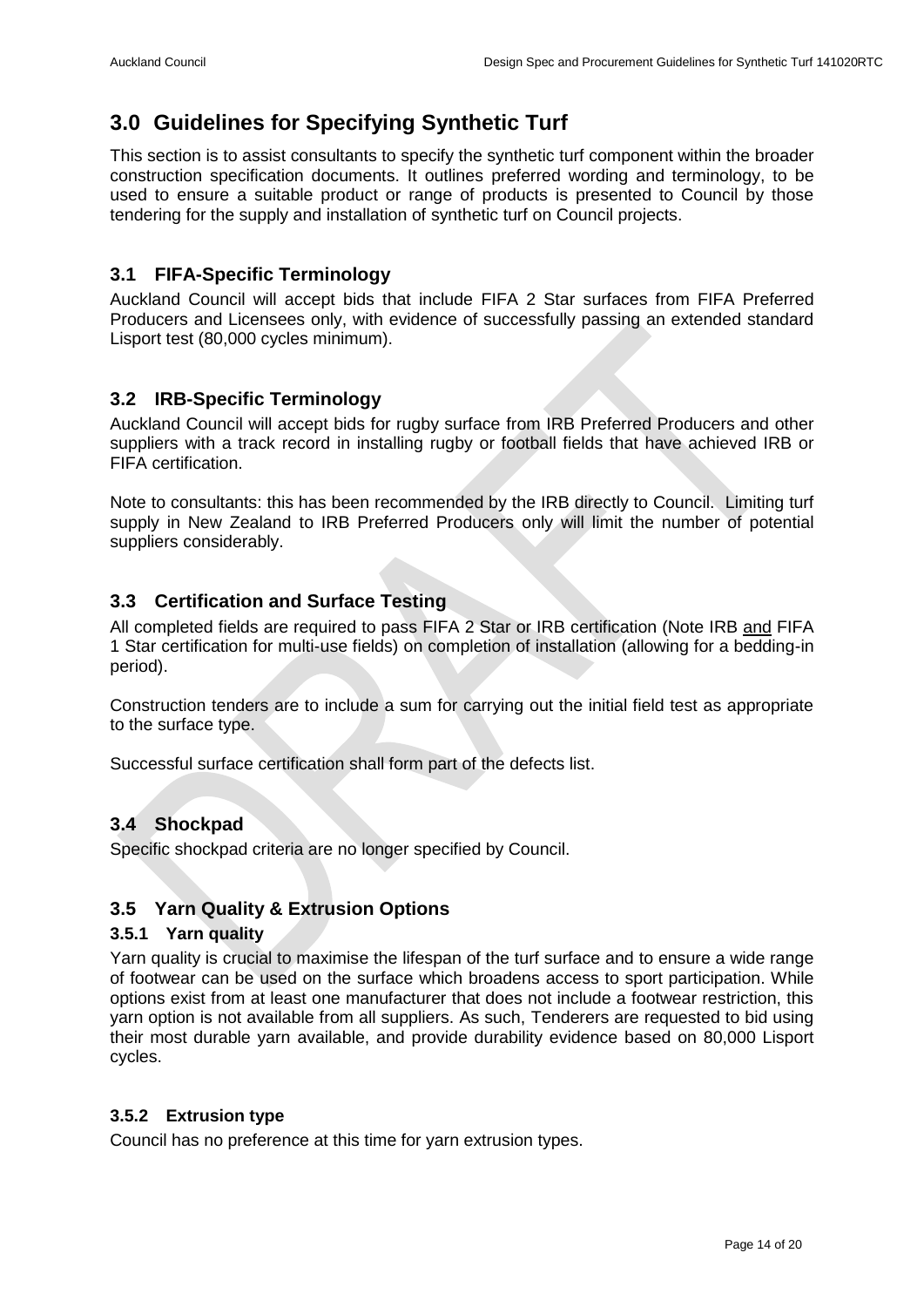#### <span id="page-14-0"></span>**3.6 Backing Compound, Backing Material and Product Gauge**

#### <span id="page-14-1"></span>**3.6.1 Backing compound**

Although Auckland Council has no specific preference, backing compounds should contribute to maximising system longevity.

#### <span id="page-14-2"></span>**3.6.2 Backing material**

Although Auckland Council has no specific preference, high-quality backing materials should contribute to maximising system longevity.

#### <span id="page-14-3"></span>**3.6.3 Product gauge**

Council has no preference at this time for yarn extrusion types. However, Auckland Council will not accept narrow gauge products as high quality simply because of high Dtex values. Yarn quality is considered more crucial than the overall weight of the product for maximising surface lifespan.

#### <span id="page-14-4"></span>**3.7 Infill material**

Auckland Council has carried out a review of international research on SBR rubber and carried out locally-based research on the potential environmental effects of SBR rubber. As such, the use of SBR rubber derived from recycled New Zealand truck tyres as infill material, along with sand as a stabilising agent in the base of the turf, is considered a suitable system. Alternative infill materials will be considered on merit and on their cost-competitiveness.

The sand/rubber ratio and relative layer depths must be sufficient to provide adequate player safety while also achieving FIFA or IRB performance criteria as appropriate. The depth of rubber must be sufficient to prevent sand from being exposed during field use and final layer depths must match those indicated on the laboratory test report for the installed product.

#### <span id="page-14-5"></span>**3.8 Usage & Maintenance Information**

Specification documents are to detail the anticipated extent and type of usage that Auckland Council expects for its synthetic turf fields and then request Tenderers to bid only with products considered suitable.

- Field usage is anticipated to be at least 40 hours per week during winter.
- Field usage is expected to remain high year-round, with summer soccer, touch and the use of two adjacent fields as a cricket outfield possible depending on the site.
- Field usage will inevitably incorporate formal (booked) use and informal (unbooked) use, especially on surfaces that are open to public use.
- Auckland Council shall work closely with the sporting codes and install signage at sites to limit the use of flat-soled footwear during formal/organised sports use. However, the use of flat-soled shoes cannot be effectively policed or prevented and as such, Tenderers are to bid only with surfaces they consider suitable for use in such scenarios, and that usage of this type will not void the product warranty.
- Maintenance shall be carried out to off-set the effects of intensive use and the effects of use involving flat-soled shoes by recreational users.

A copy of the proposed maintenance schedule should be issued with the construction tenders.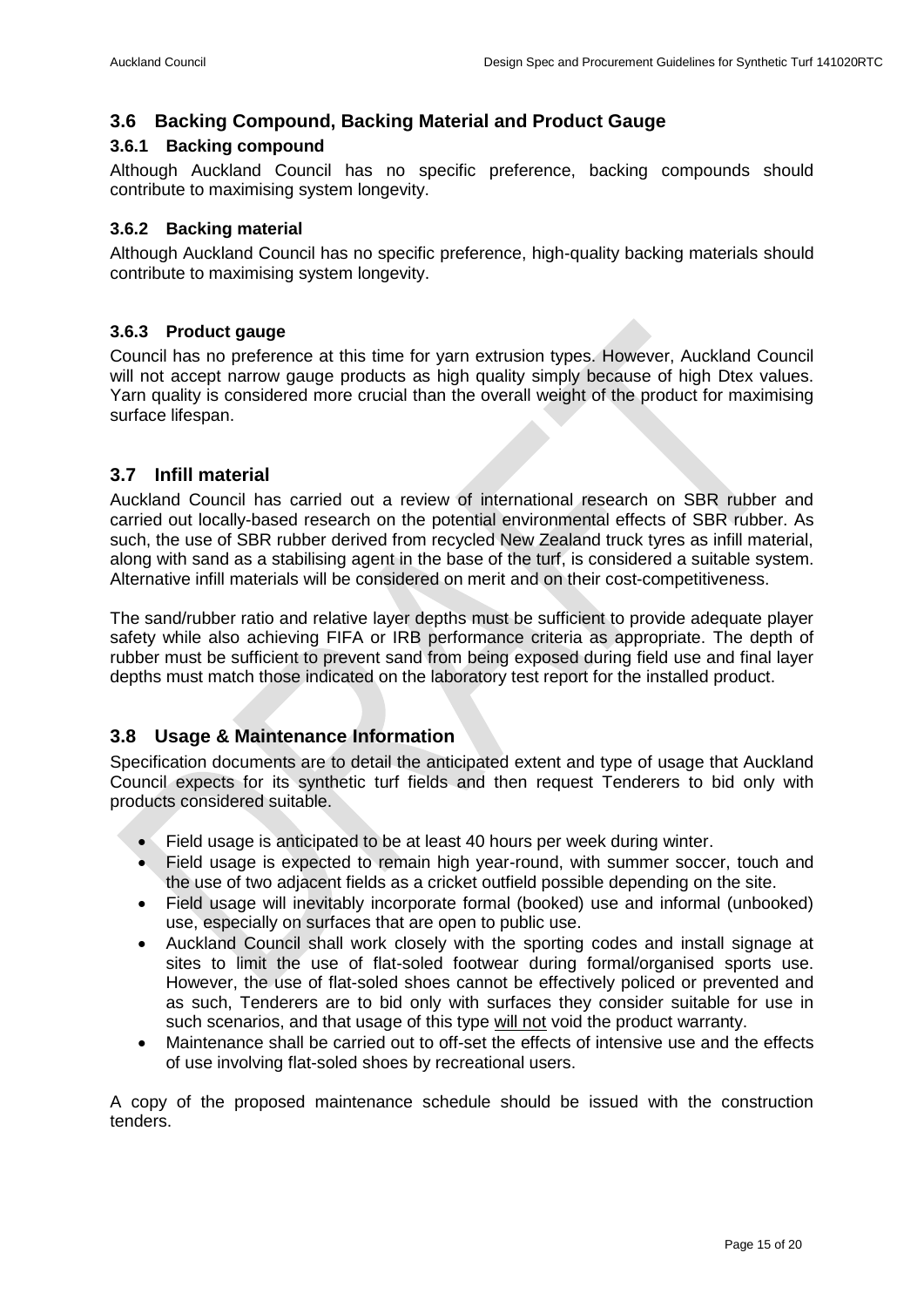## <span id="page-15-0"></span>**4.0 Appendices**

#### <span id="page-15-1"></span>**Appendix 1: Illustrative Cross-Section**



Illustrative cross section 1: Spectator fence, footpath and preferred footpath drainage type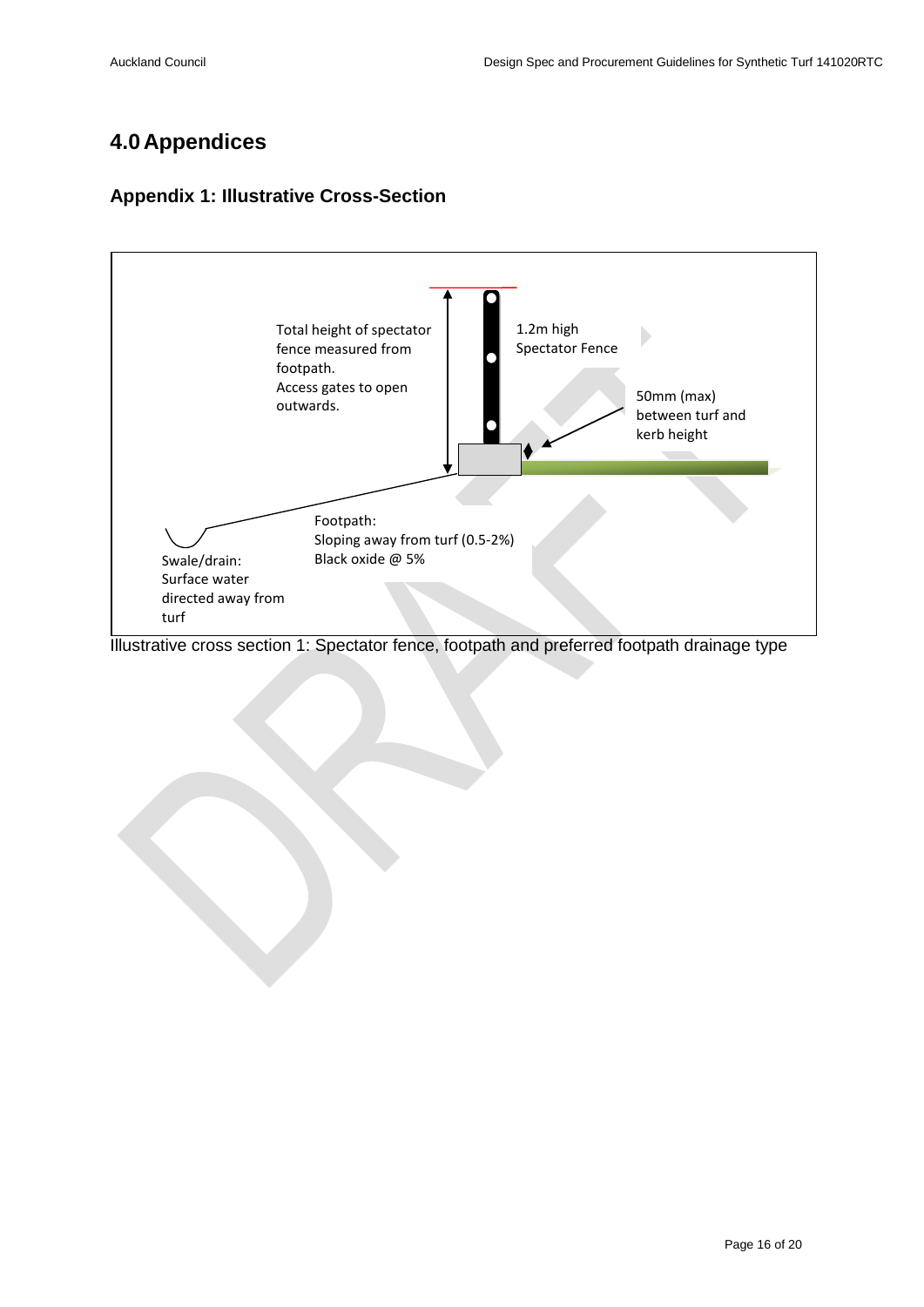

#### <span id="page-16-0"></span>**Appendix 2: One option for locating the spectator fence within a raised kerb**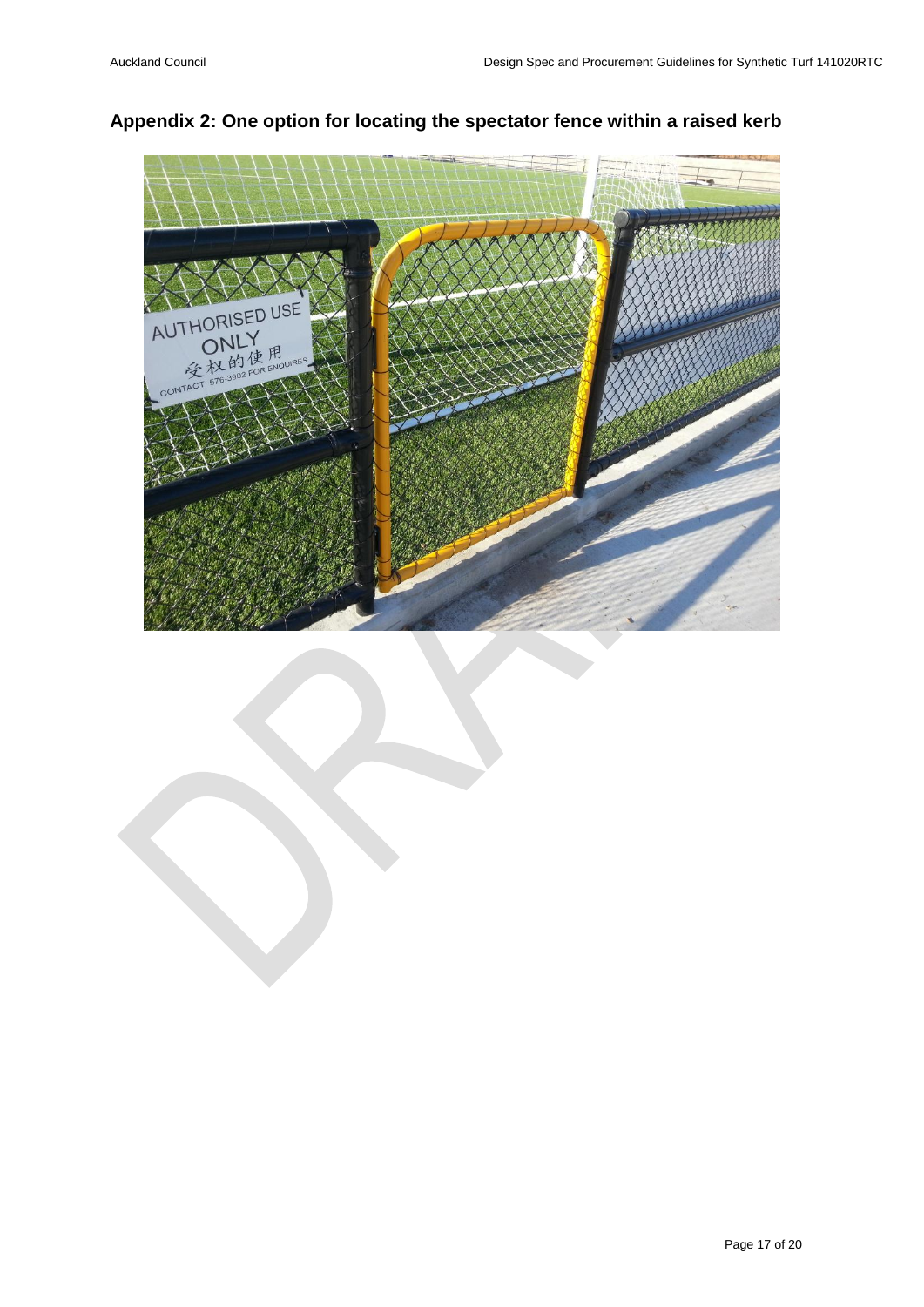#### <span id="page-17-0"></span>**Appendix 3 - Synthetic Turf Checklist**

The following checklist is to be completed and submitted by every tenderer and for every system they consider suitable for satisfying the tender requirements.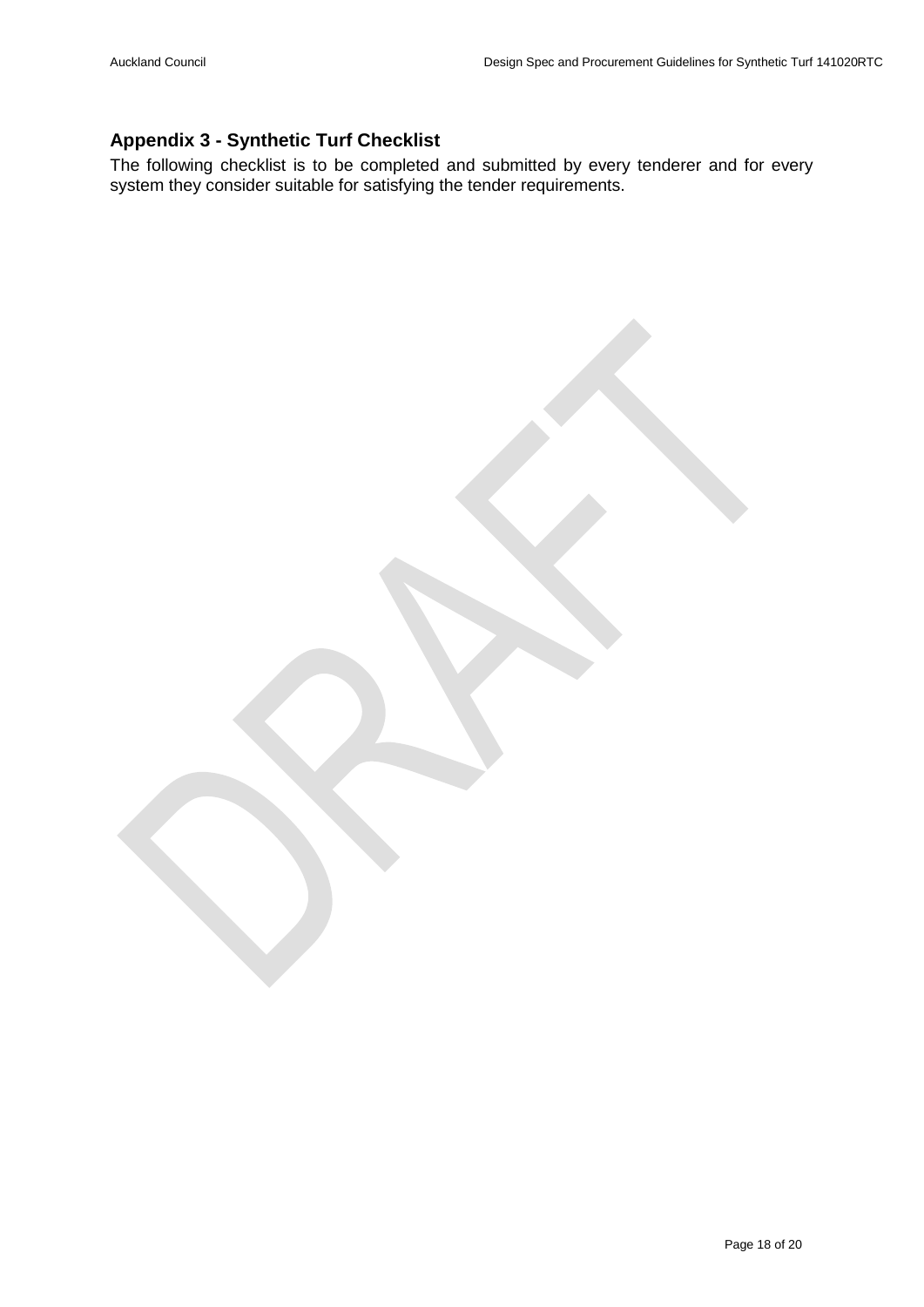

ACPN\_

Contract description:

Date:

#### **Contractors to complete and submit one of these forms for every system being tendered**

Full name of product being tendered: \_\_\_\_\_\_\_\_\_\_\_\_\_\_\_\_\_\_\_\_\_\_\_\_\_\_\_\_\_\_\_\_\_\_\_\_\_\_\_\_\_\_\_\_

Has this product successfully passed the FIFA Quality Concept Laboratory Test Procedure

or IRB equivalent? [yes/no] \_\_\_\_\_\_\_\_\_\_\_\_\_\_\_

If yes, provide evidence in the form of an independent laboratory report.

Has this product successfully passed an extended wear test (80,000 cycles minimum) on a

standard Lisport machine?

[yes/no] \_\_\_\_\_\_\_\_\_\_\_\_\_

If yes, provide evidence from an independent laboratory.

Has a previous installation of this product successfully passed FIFA and/or IRB certification?

[yes/no]

If yes, provide evidence (if this tender is for a rugby field, provide evidence of rugby field certification).

Has a previous installation of this product successfully passed FIFA and/or IRB recertification?

 $[yes/no]$ 

If yes, provide evidence of re-certification (if this tender is for a rugby field, provide evidence of rugby field re-certification).

Have tenderers received a copy of the Regional Maintenance Schedule?

[yes/no] \_\_\_\_\_\_\_\_\_\_\_\_\_